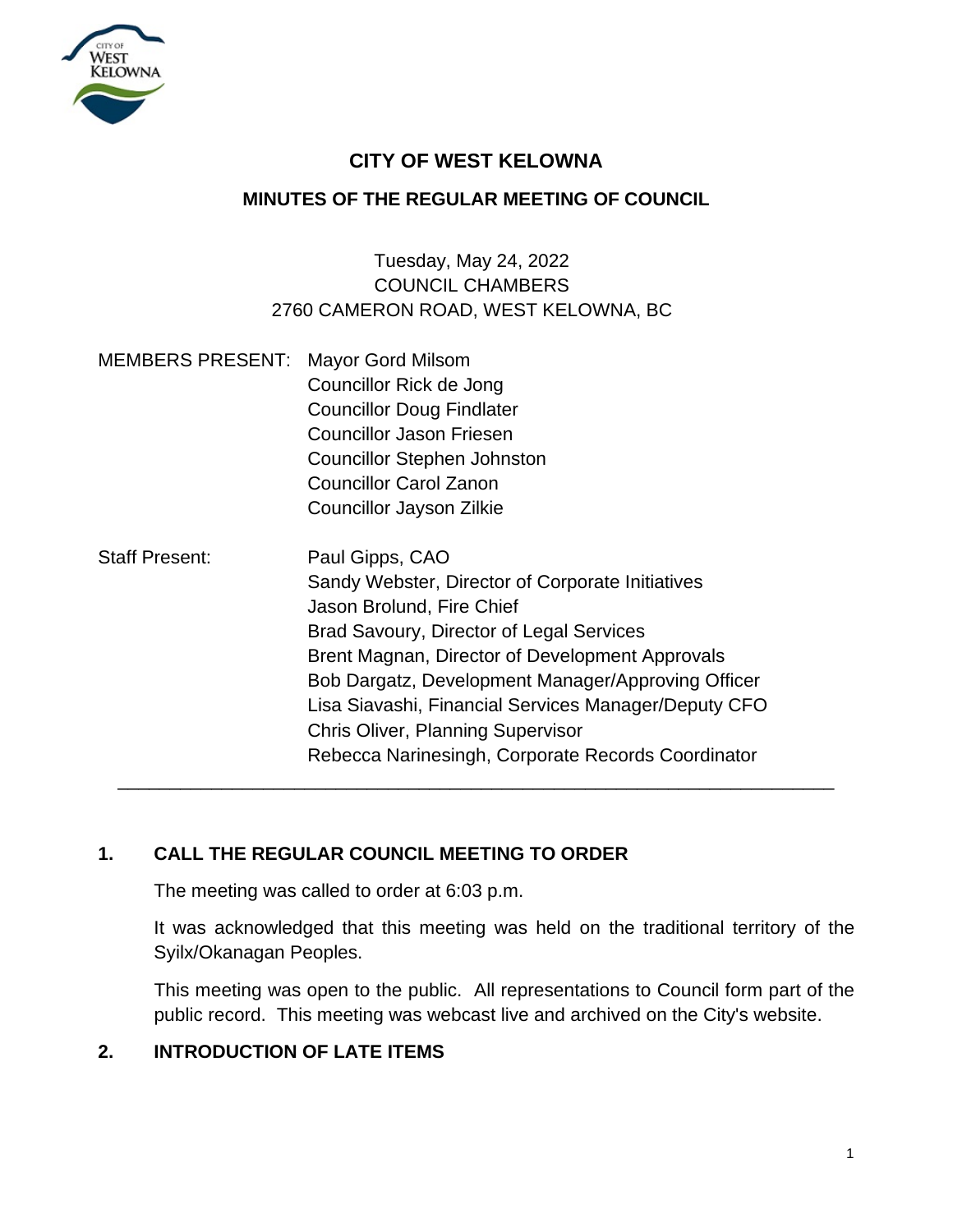## **2.1 Submissions for DP 21-24, Multiple Family and Intensive Residential Development Permit with Variances, 2700 Riffington Place (item 8.2.2)**

Letters received from the following:

- Crystal Ward
- Gayle Hinter
- James Moessner
- Crystal Ward
- Cameron Laverock

## **2.2 Replacement Pages for DCC Background Report (item 8.3.1)**

The replacement pages include revised Bylaw No. 190.01 (pages 923-925) and the redline version showing the tracked changes.

# **3. ADOPTION OF AGENDA**

It was moved and seconded

Resolution No. C143/22

**THAT** the agenda be adopted as amended.

CARRIED UNANIMOUSLY

# **4. ADOPTION OF MINUTES**

# **4.1 Minutes of the Special Council meeting held Tuesday, May 10, 2022 in the City of West Kelowna Council Chambers**

It was moved and seconded

Resolution No. C144/22

**THAT** the minutes of the Special Council meeting held Tuesday, May 10, 2022 in the City of West Kelowna Council Chambers be adopted.

CARRIED UNANIMOUSLY

# **4.2 Minutes of the Regular Council meeting held Tuesday, May 10, 2022 in the City of West Kelowna Council Chambers**

It was moved and seconded

Resolution No. C145/22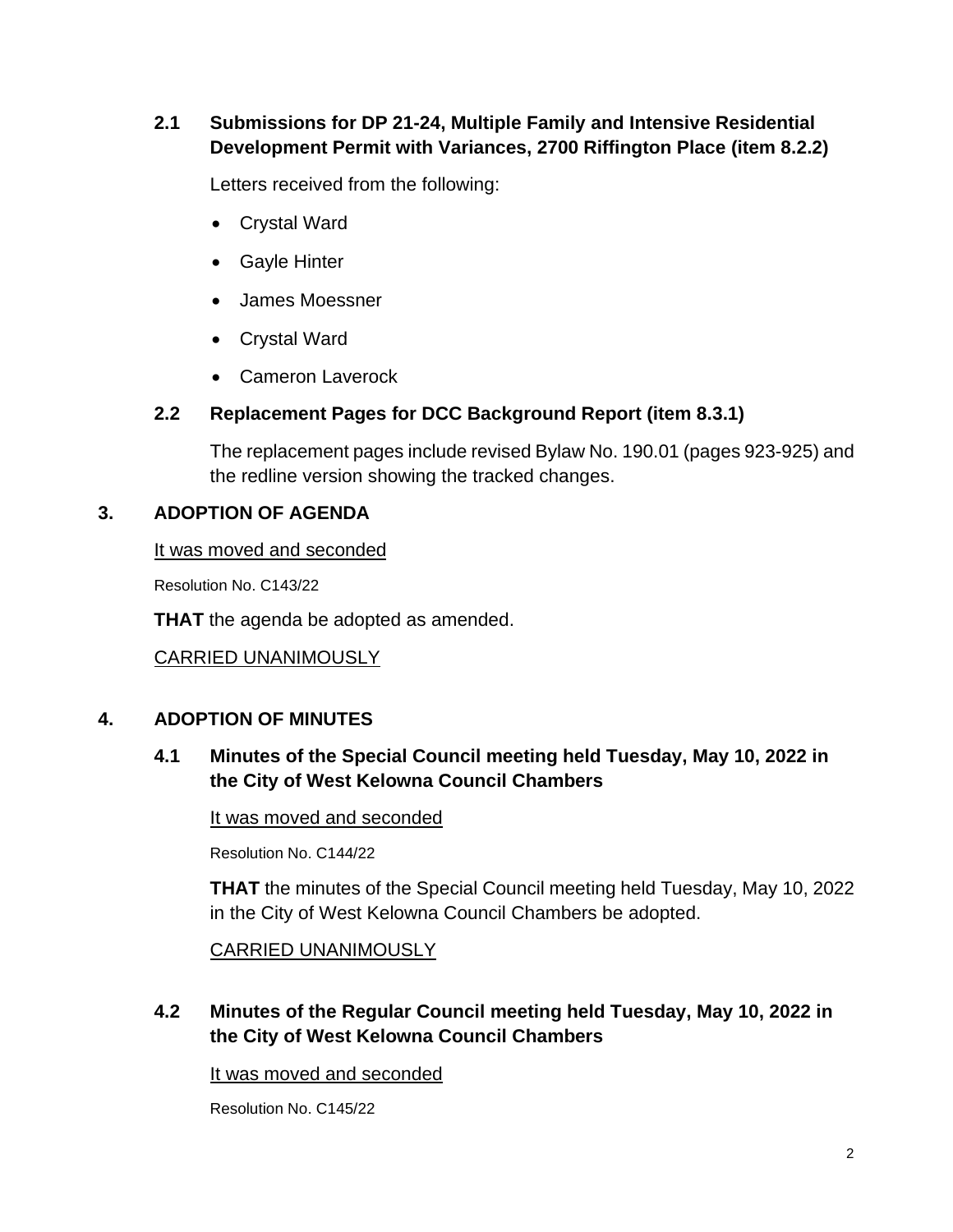**THAT** the minutes of the Regular Council meeting held Tuesday, May 10, 2022 in the City of West Kelowna Council Chambers be adopted.

#### CARRIED UNANIMOUSLY

## **4.3 Minutes of the Special Council meeting held Tuesday, May 17, 2022 in the City of West Kelowna Council Chambers**

#### It was moved and seconded

Resolution No. C146/22

**THAT** the minutes of the Special Council meeting held Tuesday, May 17, 2022 in the City of West Kelowna Council Chambers be adopted.

#### CARRIED UNANIMOUSLY

## **4.4 Minutes of the Public Hearing held Tuesday, May 17, 2022 in the City of West Kelowna Council Chambers**

It was moved and seconded

Resolution No. C147/22

**THAT** the minutes of the Public Hearing held Tuesday, May 17, 2022 in the City of West Kelowna Council Chambers be adopted.

## CARRIED UNANIMOUSLY

## **4.5 Minutes of the Special Council meeting held Tuesday, May 17, 2022 in the City of West Kelowna Council Chambers**

It was moved and seconded

Resolution No. C148/22

**THAT** the minutes of the Special Council meeting held Tuesday, May 17, 2022 in the City of West Kelowna Council Chambers be adopted.

CARRIED UNANIMOUSLY

## **5. MAYOR AND COUNCILLOR'S REPORTS**

**5.1 Mayor Milsom**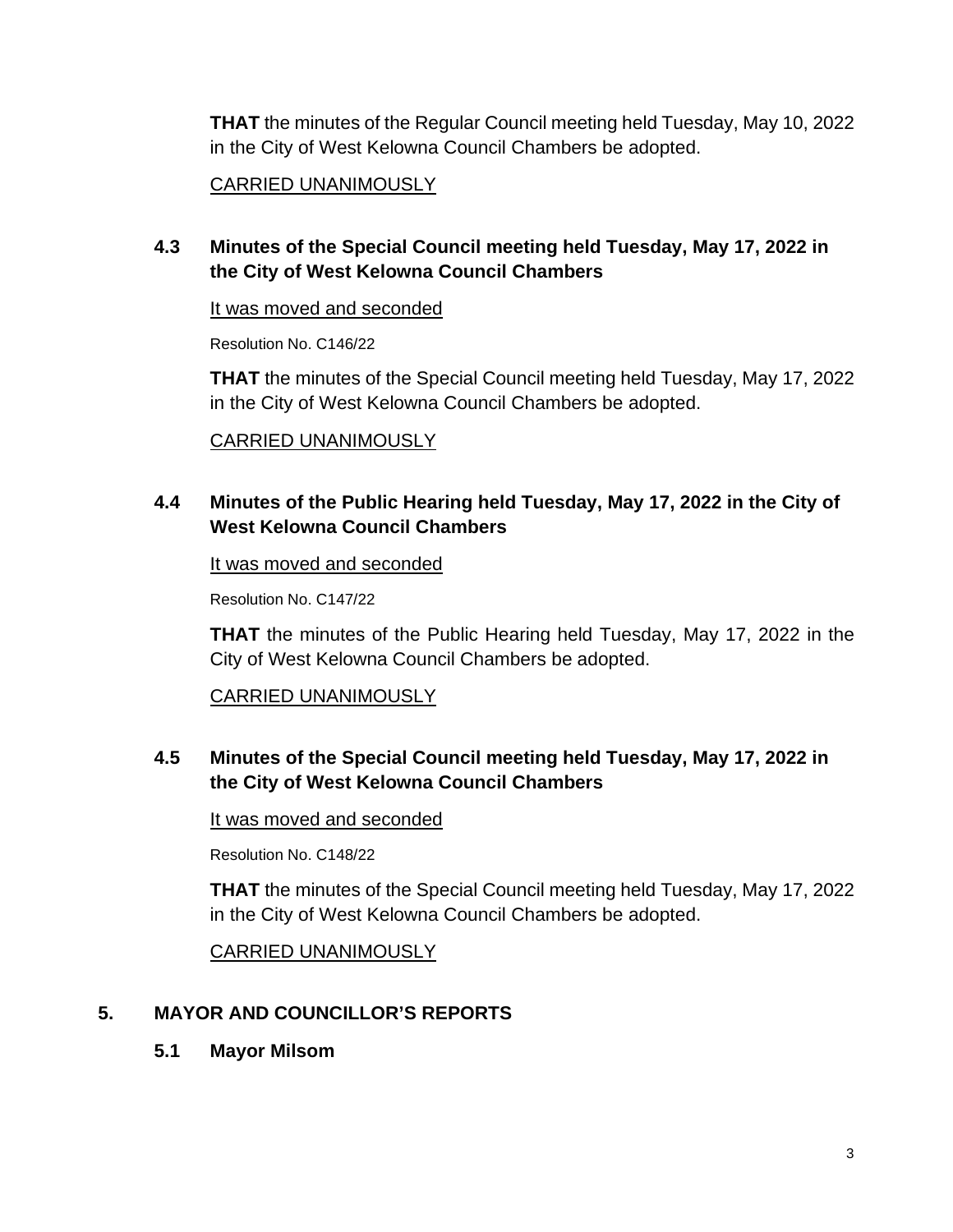- **5.1.1 Regional District of Central Okanagan Highlights from the May 12, 2022 Regional Board Meeting**
- **6. DELEGATIONS**
- **7. UNFINISHED BUSINESS**
- **8. DIVISION REPORTS**
	- **8.1 CHIEF ADMINISTRATIVE OFFICER**
		- **8.1.1 Council Appointment of Bylaw Compliance and Enforcement Officer**

#### It was moved and seconded

Resolution No. C149/22

**THAT** Council appoint Corina Pais as a Bylaw Compliance and Enforcement Officer for the City of West Kelowna effective June 2, 2022.

CARRIED UNANIMOUSLY

## **8.1.2 Financial Services Update**

Verbal Update from the Deputy Chief Financial Officer

## **8.2 DEVELOPMENT SERVICES**

## **8.2.1 DP 21-31; Development Permit with Variance; 2-901 Westside Road**

#### It was moved and seconded

Resolution No. C150/22

**THAT** Council authorize the issuance of Development Permit (DP 21- 31) for 2-901 Westside Road with a variance to Zoning Bylaw No. 0154 to reduce the minimum setback from a private access easement from 4.5m to 0.63m in accordance with the attached permit (Attachment 1); and

**THAT** issuance of the Development Permit with Variance be withheld pending receipt of the following to the satisfaction of the Director of Development Approvals:

• An updated restoration plan and associated Environmental Memo detailing removal and restoration of previous disturbance within the SPEA; and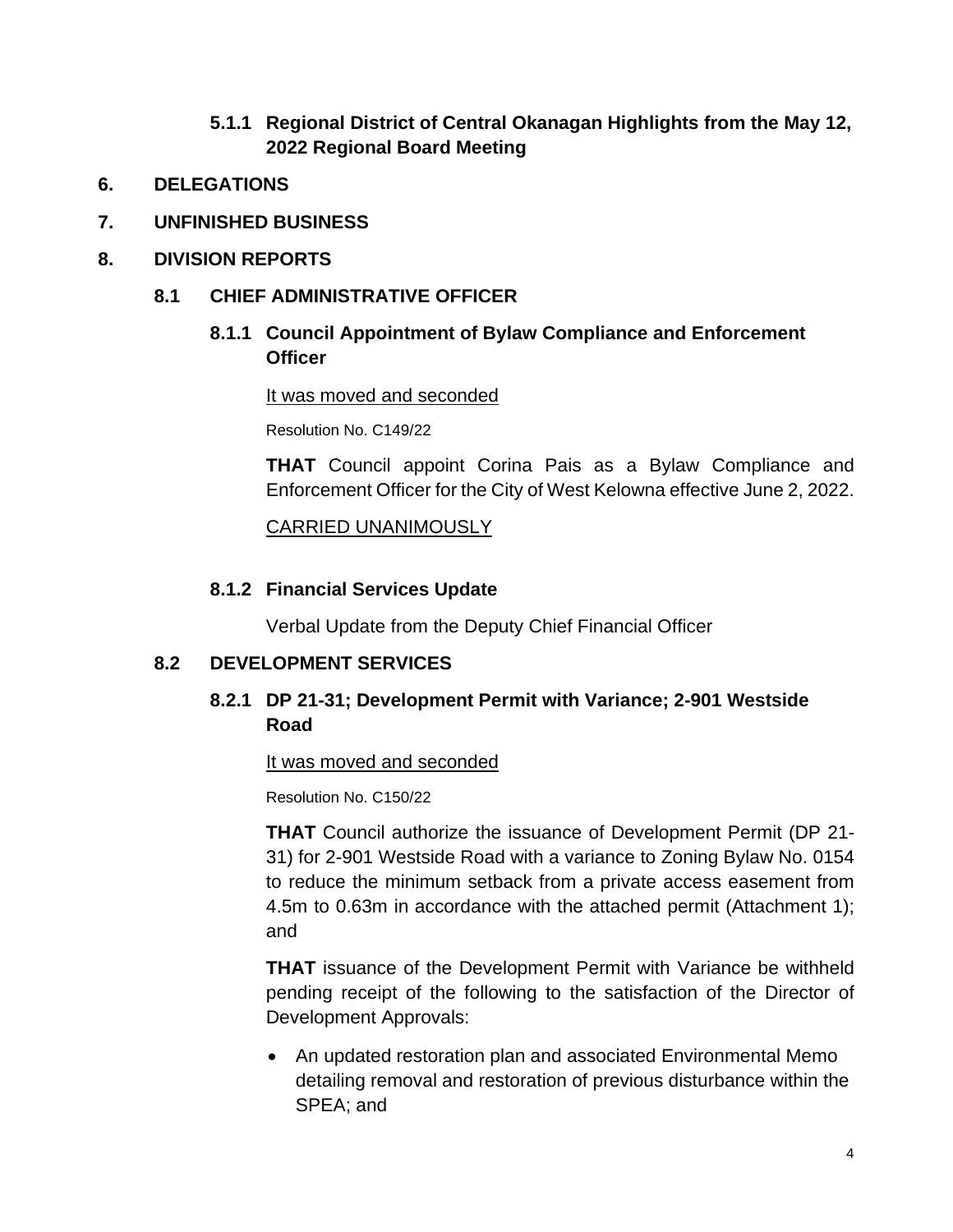- Associated security for proposed restoration; and
- Any sanitary service to the existing building be confirmed to have the appropriate approvals or be relocated.

#### CARRIED UNANIMOUSLY

## **8.2.2 DP 21-24; Multiple Family and Intensive Residential Development Permit with Variances; 2700 Riffington Place**

#### It was moved and seconded

Resolution No. C151/22

**THAT** Council postpone issuance of Development Permit (DP 21-24) for 2700 Riffington Place.

CARRIED; Councillor Friesen opposed

#### **8.2.3 P 20-07, Zoning Bylaw No. 0265 (2nd as amended)**

It was moved and seconded

Resolution No. C152/22

**THAT** Council give Second Reading as amended to the City of West Kelowna Zoning Bylaw No. 0265, 2022; and

**THAT** Council direct staff to schedule the proposed bylaw for Public Hearing.

CARRIED UNANIMOUSLY

## **8.2.4 P 21-01; Official Community Plan Review and Update; Phase 3 – Ideas in Place, What We Heard Report**

Information Report from the Planning Supervisor

#### **8.3 ENGINEERING / PUBLIC WORKS / PARKS**

#### **8.3.1 DCC Background Report**

#### It was moved and seconded

Resolution No. C153/22